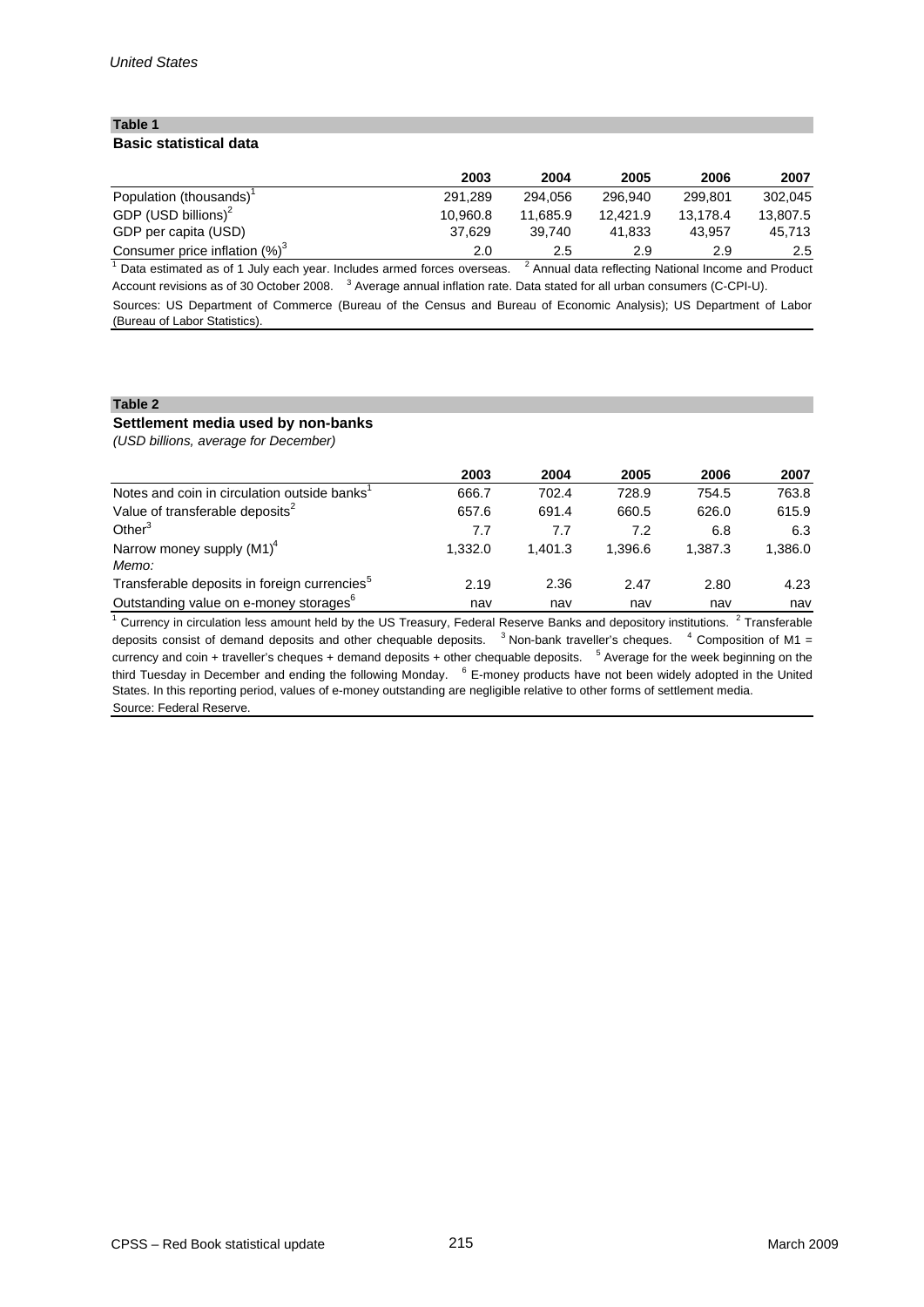# **Settlement media used by banks**

*(USD billions, average of last reserve maintenance period)*

|                                                                                  | 2003   | 2004    | 2005    | 2006    | 2007    |
|----------------------------------------------------------------------------------|--------|---------|---------|---------|---------|
| Transferable balances held at the central bank<br>required reserves <sup>1</sup> | 22.630 | 21.481  | 18.139  | 14.214  | 13.166  |
| free reserves                                                                    | 1.318  | 1.849   | 1.806   | 1.438   | 1.177   |
| Transferable balances held at other banks <sup>2</sup><br>Memo:                  | 35.324 | 28.142  | 30.147  | 30.690  | 30.402  |
| Credit extended by the central bank: <sup>3</sup>                                |        |         |         |         |         |
| intraday                                                                         |        |         |         |         |         |
| peak <sup>4</sup>                                                                | 86.881 | 108.138 | 116.477 | 126.675 | 146.040 |
| average <sup>5</sup>                                                             | 30.056 | 30.188  | 36.292  | 45.215  | 51.886  |
| overnight <sup>6</sup>                                                           | 0.054  | 0.068   | 0.259   | 0.210   | 3.833   |
| longer refinancing operations                                                    | nav    | nav     | nav     | nav     | nav     |

 $1$  Required reserves less applied vault cash plus weekly average required clearing balances.  $2$  Transaction account deposits of commercial banks and other depository institutions in the United States as of 31 December. These transferable balances do not include other immediately available funds, such as federal funds sold and securities purchased under agreements to resell (RPs), which together at year-end 2003 through 2007 amounted to USD 170.8, 169.2, 246.9, 311.7 and 369.5 billion.  $3$  The Federal Reserve also enters into repurchase agreements (not shown), but these are not for the purpose of providing funds to banks for

settlement. <sup>4</sup> Average of peak daylight overdrafts during the reporting period. The peak daylight overdraft for a given day is the greatest value reached by the concurrent sum of daylight overdrafts for all institutions. <sup>5</sup> Average of average daylight overdrafts during the reporting period. The average per-minute daylight overdraft for a given day is the sum of the average per-minute daylight overdrafts for all institutions on that day. <sup>6</sup> Discount window borrowing from Federal Reserve as indicated in statistical release H.3 "Aggregate Reserves of Depository Institutions and the Monetary Base".

Source: Federal Reserve.

## **Table 4**

#### **Banknotes and coin**

*(USD billions, end of year)*

|                                                 | 2003   | 2004   | 2005   | 2006   | 2007   |
|-------------------------------------------------|--------|--------|--------|--------|--------|
| Total banknotes and coin issued                 | 724.17 | 754.86 | 793.99 | 820.14 | 828.91 |
| Total banknotes issued                          | 690.24 | 719.92 | 758.84 | 783.50 | 792.16 |
| <b>USD 100</b>                                  | 487.77 | 516.70 | 544.95 | 564.11 | 569.25 |
| <b>USD 50</b>                                   | 59.94  | 60.65  | 62.13  | 62.79  | 62.98  |
| USD 20                                          | 107.77 | 107.64 | 115.41 | 119.22 | 121.78 |
| <b>USD 10</b>                                   | 15.14  | 15.10  | 15.53  | 15.99  | 16.16  |
| USD 5                                           | 9.71   | 9.83   | 10.27  | 10.49  | 10.77  |
| USD 1                                           | 8.24   | 8.29   | 8.76   | 9.05   | 9.30   |
| other                                           | 1.66   | 1.72   | 1.78   | 1.85   | 1.92   |
| Total coin issued                               | 33.93  | 34.93  | 35.15  | 36.65  | 36.75  |
| USD 1                                           | 3.12   | 3.19   | 3.26   | 3.20   | 2.95   |
| <i>fractional coins</i>                         | 30.81  | 31.74  | 31.89  | 33.45  | 33.80  |
| Banknotes and coin held by banks                | 57.47  | 52.46  | 65.09  | 65.64  | 65.11  |
| Banknotes and coin in circulation outside banks | 666.70 | 702.40 | 728.90 | 754.50 | 763.80 |
| Sources: Federal Reserve; US Treasury.          |        |        |        |        |        |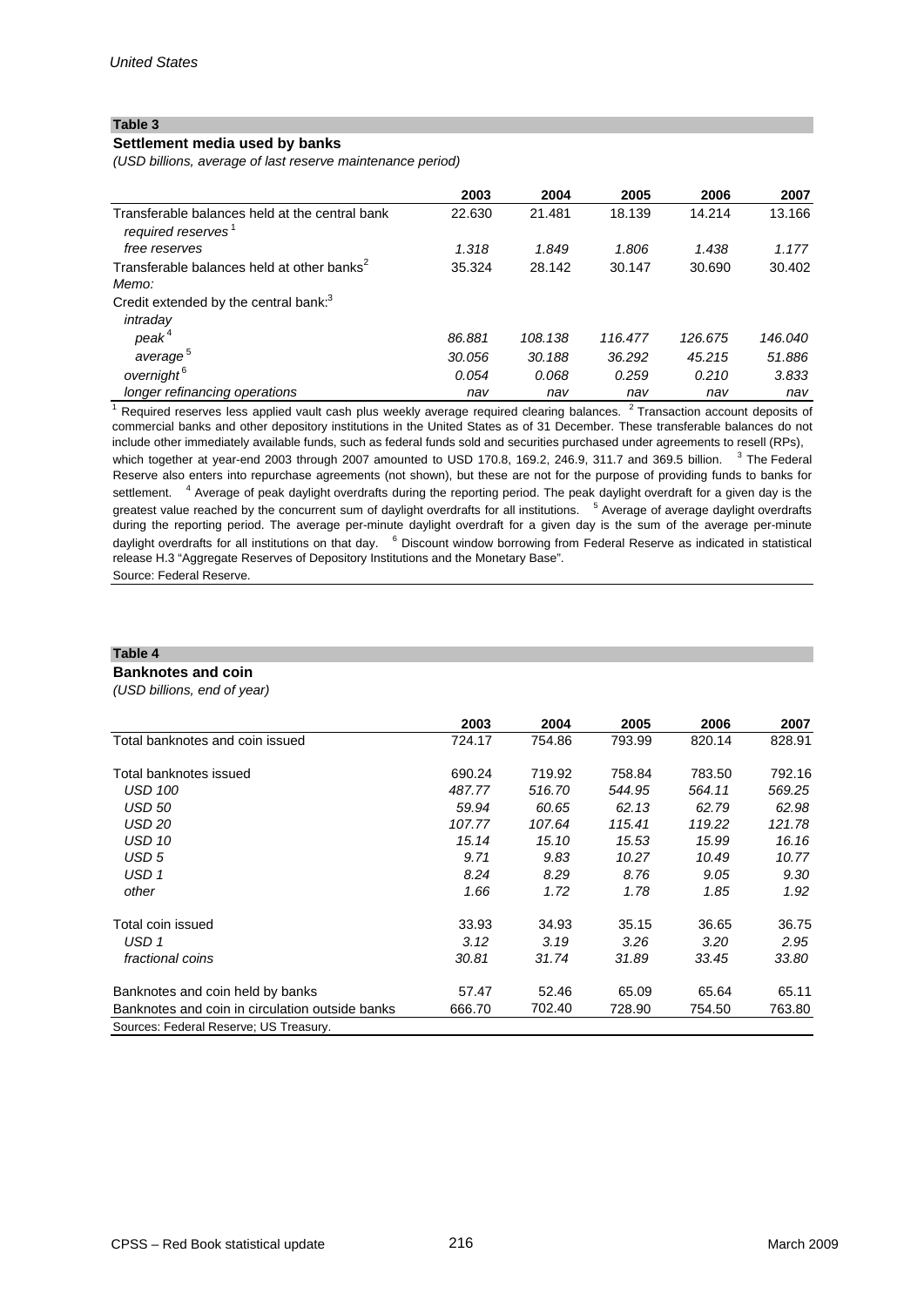### **Institutions offering payment services to non-banks**

*(end of year)*

|                                                           | 2003    | 2004    | 2005    | 2006    | 2007    |
|-----------------------------------------------------------|---------|---------|---------|---------|---------|
| Central bank <sup>1</sup>                                 |         |         |         |         |         |
| Number of branches or offices <sup>2</sup>                | 37      | 37      | 37      | 37      | 37      |
| Number of accounts                                        | nav     | nav     | nav     | nav     | nav     |
| Value of accounts                                         | nav     | nav     | nav     | nav     | nav     |
| Banks $3$                                                 |         |         |         |         |         |
| Number of institutions                                    | 18,943  | 18,367  | 17,883  | 17,466  | 17,044  |
| Number of branches or offices <sup>4</sup>                | 104.984 | 106,446 | 110,435 | 111,040 | 115,105 |
| Number of accounts                                        | nav     | nav     | nav     | nav     | nav     |
| Value of transaction accounts (USD billions) <sup>5</sup> | 877.47  | 915.07  | 902.25  | 855.90  | 855.50  |
| <b>Commercial banks</b>                                   |         |         |         |         |         |
| Number of institutions                                    | 7,713   | 7,567   | 7,458   | 7,335   | 7,219   |
| Number of branches or offices <sup>4</sup>                | 71.916  | 72,888  | 76,733  | 77.099  | 80.506  |
| Value of transaction accounts (USD billions)              | 726.16  | 754.85  | 745.74  | 712.57  | 701.84  |
| Savings institutions <sup>6</sup>                         |         |         |         |         |         |
| Number of institutions                                    | 1,468   | 1,406   | 1,371   | 1,344   | 1,312   |
| Number of branches or offices <sup>4</sup>                | 14,016  | 14,083  | 13,928  | 13,650  | 13,751  |
| Value of transaction accounts (USD billions)              | 74.24   | 75.41   | 67.61   | 60.34   | 67.79   |
| <b>Credit unions</b>                                      |         |         |         |         |         |
| Number of institutions                                    | 9.484   | 9,125   | 8,792   | 8,535   | 8,265   |
| Number of branches or offices <sup>4</sup>                | 19.052  | 19,475  | 19,774  | 20,291  | 20,848  |
| Value of transaction accounts (USD billions)              | 66.38   | 73.75   | 77.00   | 71.80   | 72.57   |
| Branches of foreign banks <sup>7</sup>                    |         |         |         |         |         |
| Number of institutions                                    | 278     | 269     | 262     | 252     | 248     |
| Number of branches or offices                             | nav     | nav     | nav     | nav     | nav     |
| Value of transaction accounts (USD billions) <sup>8</sup> | 10.70   | 11.06   | 11.90   | 11.18   | 13.30   |

<sup>1</sup> The Federal Reserve Board of Governors is the central bank. The Board of Governors is located in Washington DC and there are 12 district banks located in Atlanta, Boston, Chicago, Cleveland, Dallas, Kansas City, Minneapolis, New York, Philadelphia, Richmond, St Louis and San Francisco. <sup>2</sup> Includes 12 Reserve Bank head offices. Some branches no longer provide payment services. A small number of additional regional offices provide cheque or cash services to depository institutions. <sup>3</sup> Banks in this table include depository institutions which are similar in meaning to deposit-taking institutions. <sup>4</sup> Does not include head offices. <sup>5</sup> Note that this definition differs from the definition of transferable deposits reported in Table 2. <sup>6</sup> Includes state and federal savings banks, savings and loan associations and cooperative and industrial banks. <sup>7</sup> US branches and agencies of foreign banks. <sup>8</sup> Includes credit balances as well as total transaction accounts.

Sources: Federal Reserve; Office of Thrift Supervision; US Treasury.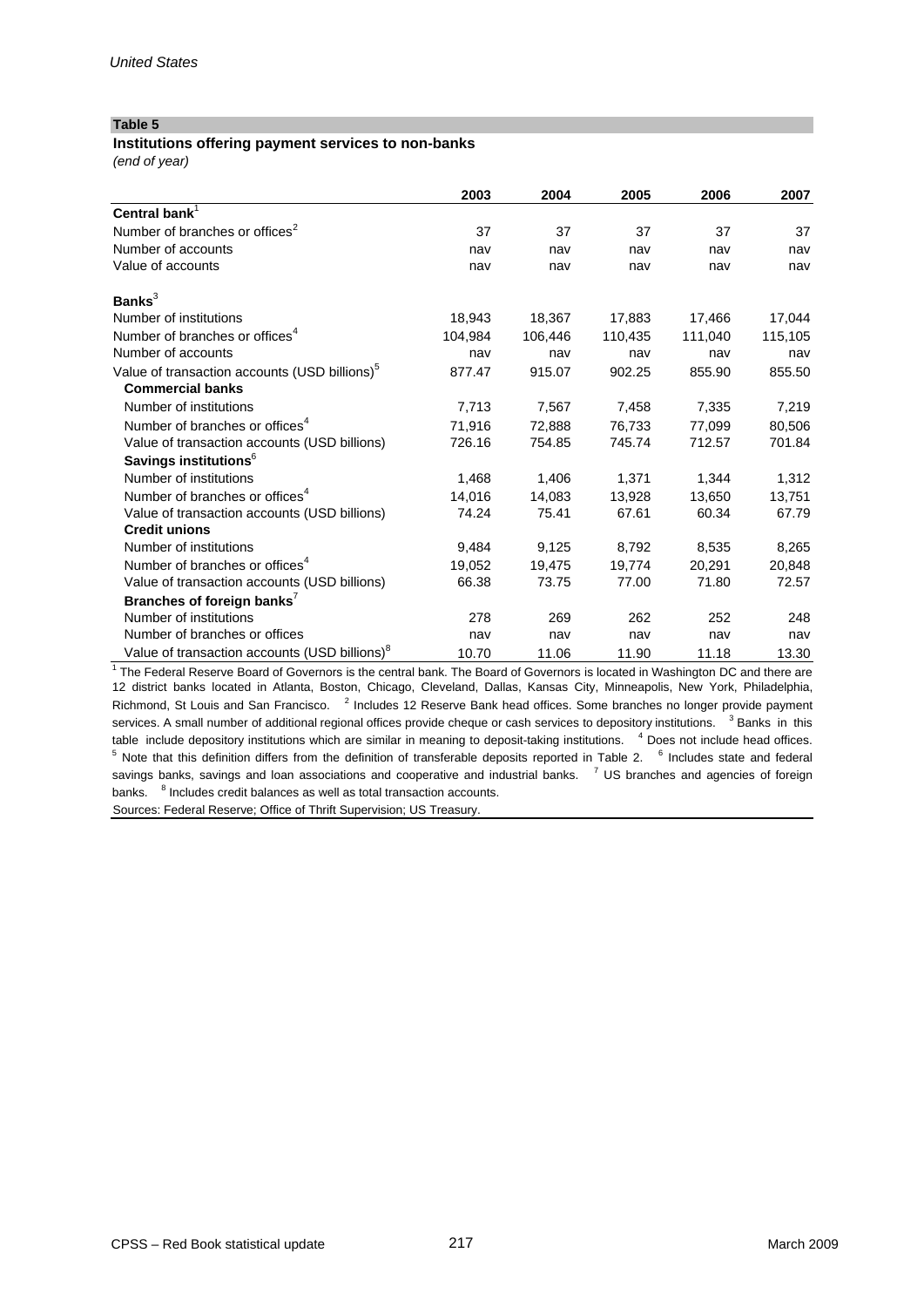### **Payment card functions and accepting devices**

*(end of year)*

|                                                   | 2003    | 2004    | 2005    | 2006    | 2007    |
|---------------------------------------------------|---------|---------|---------|---------|---------|
| Cards issued in the country (millions) $1$        |         |         |         |         |         |
| Cards with a cash function <sup>2</sup>           | 896.1   | 928.0   | 965.3   | 937.7   | 982.5   |
| Cards with a debit function                       | 249.0   | 266.7   | 269.0   | 271.4   | 273.9   |
| Cards with a credit function                      | 1,276.0 | 1,246.3 | 1,274.9 | 1,317.5 | 1,326.8 |
| of which: retailer cards <sup>3</sup>             | 627.4   | 583.5   | 578.6   | 651.2   | 618.2   |
| Cards with an e-money function <sup>5</sup>       | nav     | nav     | nav     | nav     | nav     |
| Total number of cards (irrespective of the number |         |         |         |         |         |
| of functions on the card)                         | nav     | nav     | nav     | nav     | nav     |
| Terminals located in the country (thousands)      |         |         |         |         |         |
| <b>ATMs</b>                                       | 371.0   | 383.0   | 396.0   | 395.0   | 415.3   |
| ATMs with a cash withdrawal function              | 371.0   | 383.0   | 396.0   | 395.0   | 415.3   |
| ATMs with a credit transfer function              | nav     | nav     | nav     | nav     | nav     |
| <b>POS</b> terminals                              | nav     | nav     | nav     | nav     | nav     |
| of which: EFTPOS terminals <sup>4</sup>           | 3,890.0 | 4,900.0 | 5,032.0 | 5,183.0 | 5,146.5 |
| E-money card terminals <sup>5</sup>               | nav     | nav     | nav     | nav     | nav     |

 $1/4$  card with multiple functions may appear in several categories; therefore, it is not meaningful to add the figures.  $2/1$  Includes credit and debit cards with a cash function.  $3$  These cards generally can only be used with the retailers' own proprietary networks. <sup>4</sup> PIN-based debit terminals. <sup>5</sup> E-money products have not been widely adopted in the United States. In this reporting period, emoney transaction terminals, volume and value are negligible relative to other card instruments.

Sources: *EFT Data Book* (Thomson Media); *The Nilson Report* (HSN Consultants Inc, Oxnard, CA).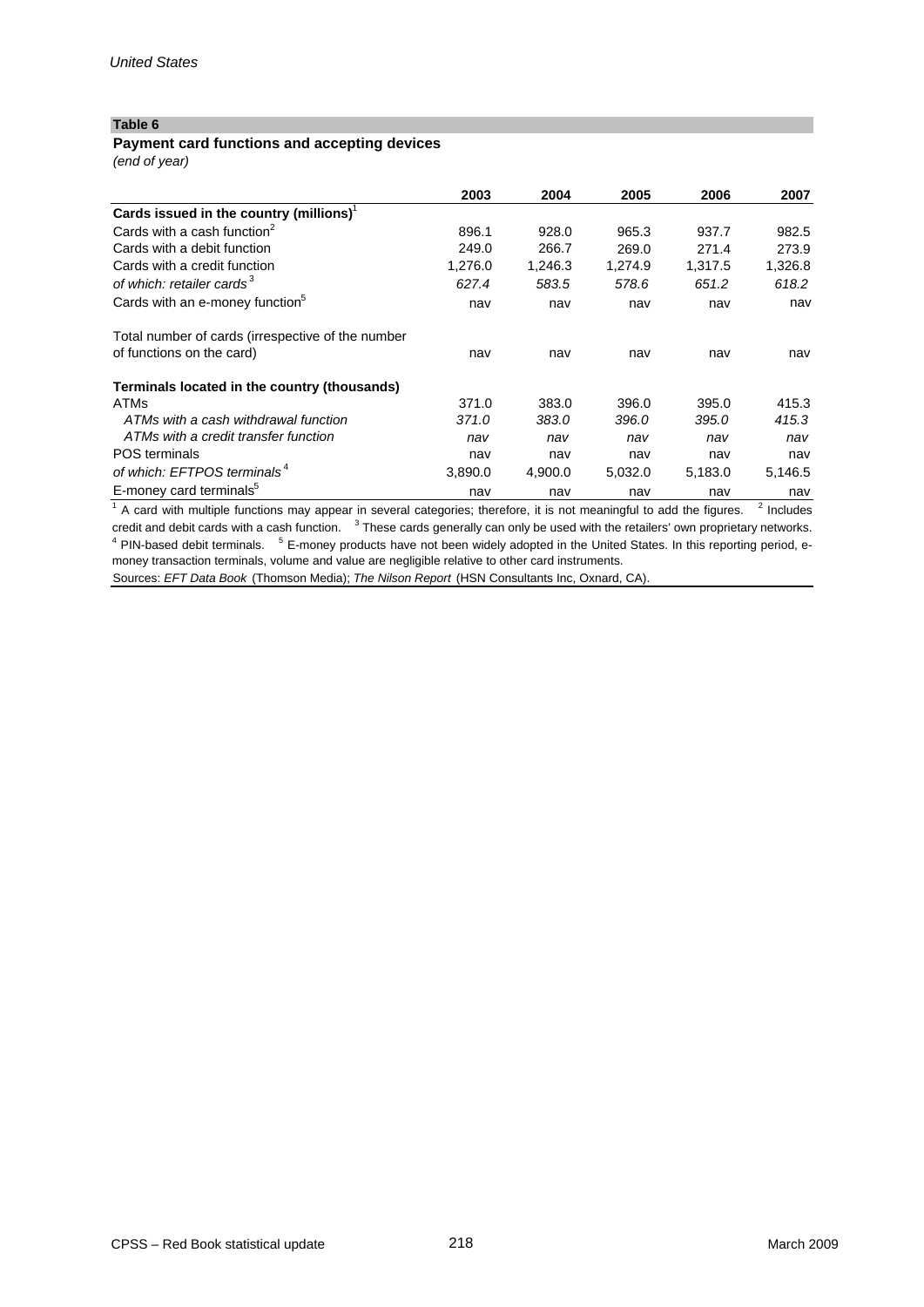*(millions, total for the year)* **Indicators of the use of payment instruments and terminals by non-banks: volume of transactions**

|                                                                                                      | 2003     | 2004     | 2005     | 2006     | 2007     |
|------------------------------------------------------------------------------------------------------|----------|----------|----------|----------|----------|
| Transactions per type of payment instrument <sup>1</sup>                                             |          |          |          |          |          |
| Credit transfers                                                                                     | 4,604.3  | 5,000.8  | 5,474.9  | 5,964.8  | 6,389.7  |
| paper-based                                                                                          | nap      | nap      | nap      | nap      | nap      |
| non-paper-based (ACH) <sup>2</sup>                                                                   | 4,738.7  | 5,150.4  | 5,639.7  | 6,145.0  | 6,573.4  |
| Direct debits (ACH) <sup>3</sup>                                                                     | 4,196.3  | 5,752.5  | 7,192.5  | 8,680.8  | 10,240.7 |
| Card payments <sup>4</sup>                                                                           | 34,217.1 | 38,805.8 | 42,948.7 | 48,394.3 | 53,859.4 |
| payments by cards with a debit function <sup>5</sup>                                                 | 16,197.8 | 19,680.0 | 22,203.3 | 26,037.6 | 30,247.8 |
| payments by cards with a credit function <sup>6</sup><br>of which: payments by retailer cards with a | 18,019.3 | 19,125.8 | 20,745.4 | 22,356.7 | 23,611.6 |
| credit function                                                                                      | 3,210.3  | 2,940.0  | 3.049.7  | 3,181.9  | 2,988.7  |
| E-money payment transactions <sup>7</sup>                                                            | nav      | nav      | nav      | nav      | nav      |
| Cheques <sup>8</sup>                                                                                 | 37.290.5 | 34,933.0 | 32,704.0 | 30,521.1 | 28,248.0 |
| Memo:                                                                                                |          |          |          |          |          |
| ATM transactions <sup>9</sup>                                                                        | 10,827.6 | 11,030.4 | 10,524.0 | 10,104.0 | 11,372.0 |
| of which: ATM cash withdrawals <sup>10</sup>                                                         | 5,874.6  | nav      | nav      | 5,810.0  | nav      |

 $1$  Includes payments by banks for their own account.  $2$  Includes an estimate of the number of on-us payments. A study conducted by the Federal Reserve estimated that the number of on-us ACH credit payments was 493 million in 2003 and 824 million in 2006. Other figures are derived from these estimates. <sup>3</sup> Includes an estimate of the number of on-us payments. A study conducted by the Federal Reserve estimated that the number of on-us ACH debit payments was 768 million in 2003 and 1,490 million in 2006. Other figures are derived from these estimates. <sup>4</sup> Payments made in the United States using cards issued inside and outside the United States. <sup>5</sup> Excludes cash back. Studies conducted by the Federal Reserve estimated that the number of debit card payments amounted to 15,600 million in 2003 and 25,300 million in 2006. The figures in the table differ from the Federal Reserve estimates, but are provided to allow a consistent time series. <sup>6</sup> Excludes cash advances. Total of Visa, MasterCard, Discover, American Express, Diners Club and retailer cards. Studies conducted by the Federal Reserve estimated that the number of credit card payments amounted to 19,000 million in 2003 and 21,700 million in 2006. The figures in the table differ from the Federal Reserve estimates, but are provided to allow a consistent time series. <sup>7</sup> E-money products have not been widely adopted in the United States. In this reporting period, e-money transaction terminals, volume and value are negligible relative to other card instruments. <sup>8</sup> Annualised number of paid cheques including commercial cheques, US Treasury cheques and postal money orders. Studies conducted by the Federal Reserve estimated the number of paid cheques in 1995, 2000, 2003 and 2006. Other figures are derived from those estimates. <sup>9</sup> Annualised projection based on March data for each year. Includes cash withdrawals, deposits, transfers between individuals' own accounts and other types of transactions.<sup>10</sup> A study conducted by the Federal Reserve estimated that the number of on-us ATM withdrawals, meaning they involved only one depository institution, amounted to approximately 60% and 61% of the number of ATM cash withdrawals in 2003 and 2006, respectively.

Sources: Federal Reserve; *EFT Data Book* (Thomson Media); *The Nilson Report* (HSN Consultants Inc, Oxnard, CA); Clearing House Interbank Payments System; National Automated Clearing House Association.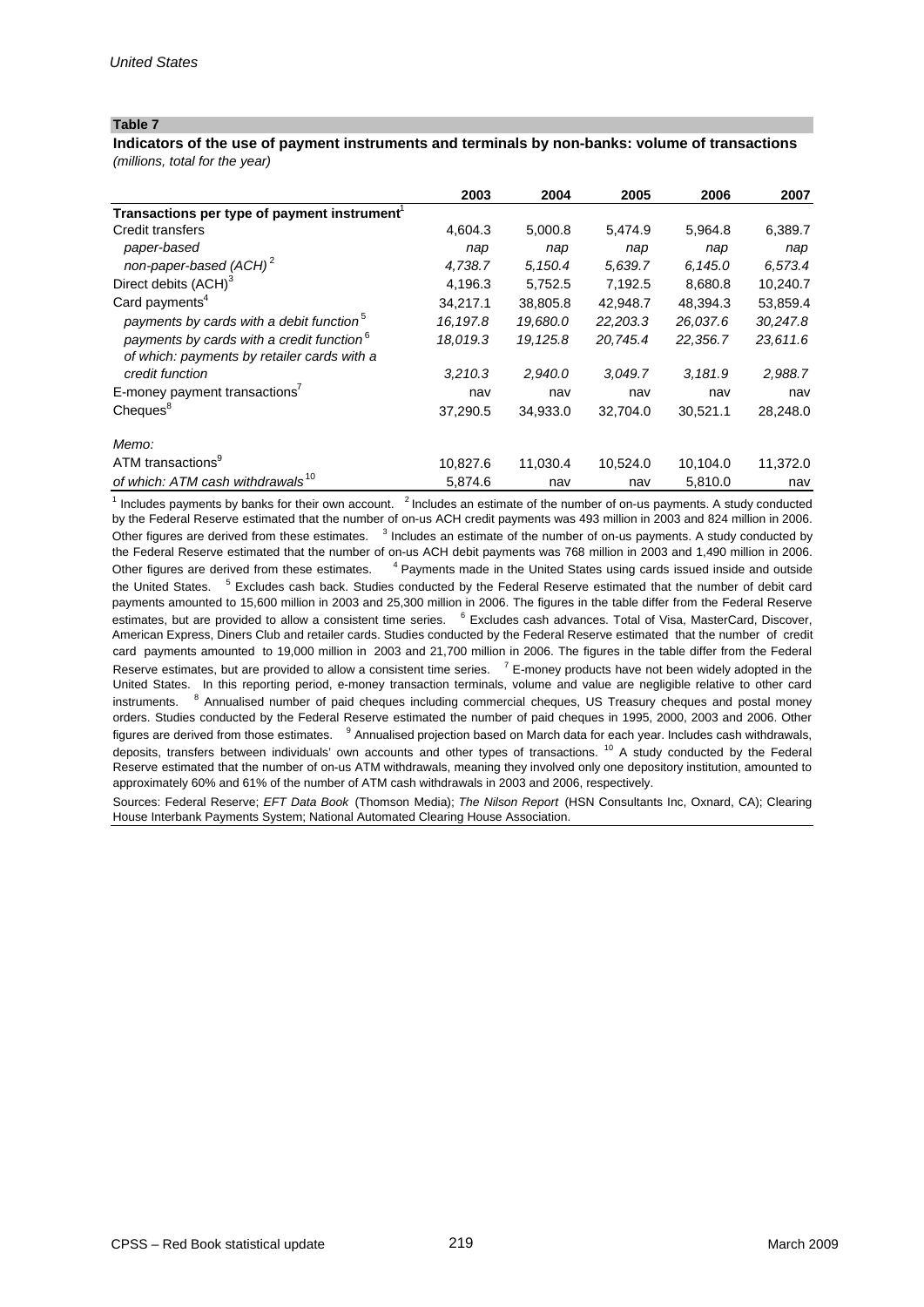# **Indicators of the use of payment instruments and terminals by non-banks: value of transactions**

*(USD billions, total for the year)*

|                                                          | 2003     | 2004     | 2005     | 2006     | 2007     |
|----------------------------------------------------------|----------|----------|----------|----------|----------|
| Transactions per type of payment instrument <sup>1</sup> |          |          |          |          |          |
| Credit transfers                                         | 12,233.3 | 13,805.3 | 15,616.7 | 17,686.6 | 19,603.0 |
| paper-based                                              | nap      | nap      | nap      | nap      | nap      |
| non-paper-based (ACH) <sup>2</sup>                       | 12,510.6 | 14,126.0 | 15,986.8 | 18,111.8 | 20,054.6 |
| Direct debits (ACH) <sup>3</sup>                         | 11,877.0 | 11,609.1 | 12,543.7 | 13,285.4 | 14,298.4 |
| Card payments <sup>4</sup>                               | 2,053.2  | 2,335.8  | 2,645.5  | 2,968.7  | 3,287.8  |
| payments by cards with a debit function <sup>5</sup>     | 588.1    | 728.9    | 868.3    | 1,023.7  | 1,182.9  |
| payments by cards with a credit function <sup>6</sup>    | 1,465.2  | 1,606.9  | 1,777.2  | 1,944.9  | 2,104.9  |
| of which: payments by retailer cards with a              |          |          |          |          |          |
| credit function                                          | 175.3    | 174.6    | 193.9    | 196.1    | 194.8    |
| E-money payment transactions <sup>7</sup>                | nav      | nav      | nav      | nav      | nav      |
| Cheques <sup>8</sup>                                     | 41,147.3 | 41,568.5 | 41,745.8 | 41,600.2 | 40,946.1 |
| Memo:                                                    |          |          |          |          |          |
| ATM transactions <sup>9</sup>                            | nav      | nav      | nav      | nav      | nav      |
| of which: ATM cash withdrawals <sup>10</sup>             | 496.7    | nav      | nav      | 578.0    | nav      |

Sources: Federal Reserve; *EFT Data Book* (Thomson Media); *The Nilson Report* (HSN Consultants Inc, Oxnard, CA); Clearing House Interbank Payments System; National Automated Clearing House Association.  $\frac{1}{1}$  Includes payments by banks for their own account.  $\frac{2}{1}$  Includes an estimate of the value of on-us payments. A study conducted by the Federal Reserve estimated that the value of on-us ACH credit payments was USD 1,385 billion in 2003 and USD 2,543 billion in 2006. Other figures are derived from these estimates. <sup>3</sup> Includes an estimate of the value of on-us payments. A study conducted by the Federal Reserve estimated that the value of on-us ACH debit payments was USD 2,027 billion in 2003 and USD 2,089 billion in 2006. Other figures are derived from these estimates. <sup>4</sup> Payments made in the United States using cards issued inside and outside the United States. <sup>5</sup> Excludes cash back. Studies conducted by the Federal Reserve estimated that the value of debit card payments was USD 600 billion in 2003 and USD 1,000 billion in 2006. The figures in the table differ from 2006. Other figures are derived from those estimates. 9 Annualised projection based on March data for each year. Includes cash withdrawals, deposits, transfers between individuals' own accounts and other types of transactions. <sup>10</sup> A study conducted by the Federal Reserve estimated the value of on-us ATM withdrawals, meaning they involved only one depository institution, the Federal Reserve estimates, but are provided to allow a consistent time series. <sup>6</sup> Excludes cash advances. Total of Visa. MasterCard, Discover, American Express, Diners Club and retailer cards. Studies conducted by the Federal Reserve estimated that the value of credit card payments was USD 1,700 billion in 2003 and USD 2,100 billion in 2006. The figures in the table differ from the Federal Reserve estimates, but are provided to allow a consistent time series. <sup>7</sup> E-money products have not been widely adopted in the United States. In this reporting period, e-money transaction terminals, volume and value are negligible relative to other card instruments. <sup>8</sup> Annualised value of paid cheques including commercial cheques, US Treasury cheques and postal money orders. Studies conducted by the Federal Reserve estimated the value of paid cheques in 1995, 2000, 2003 and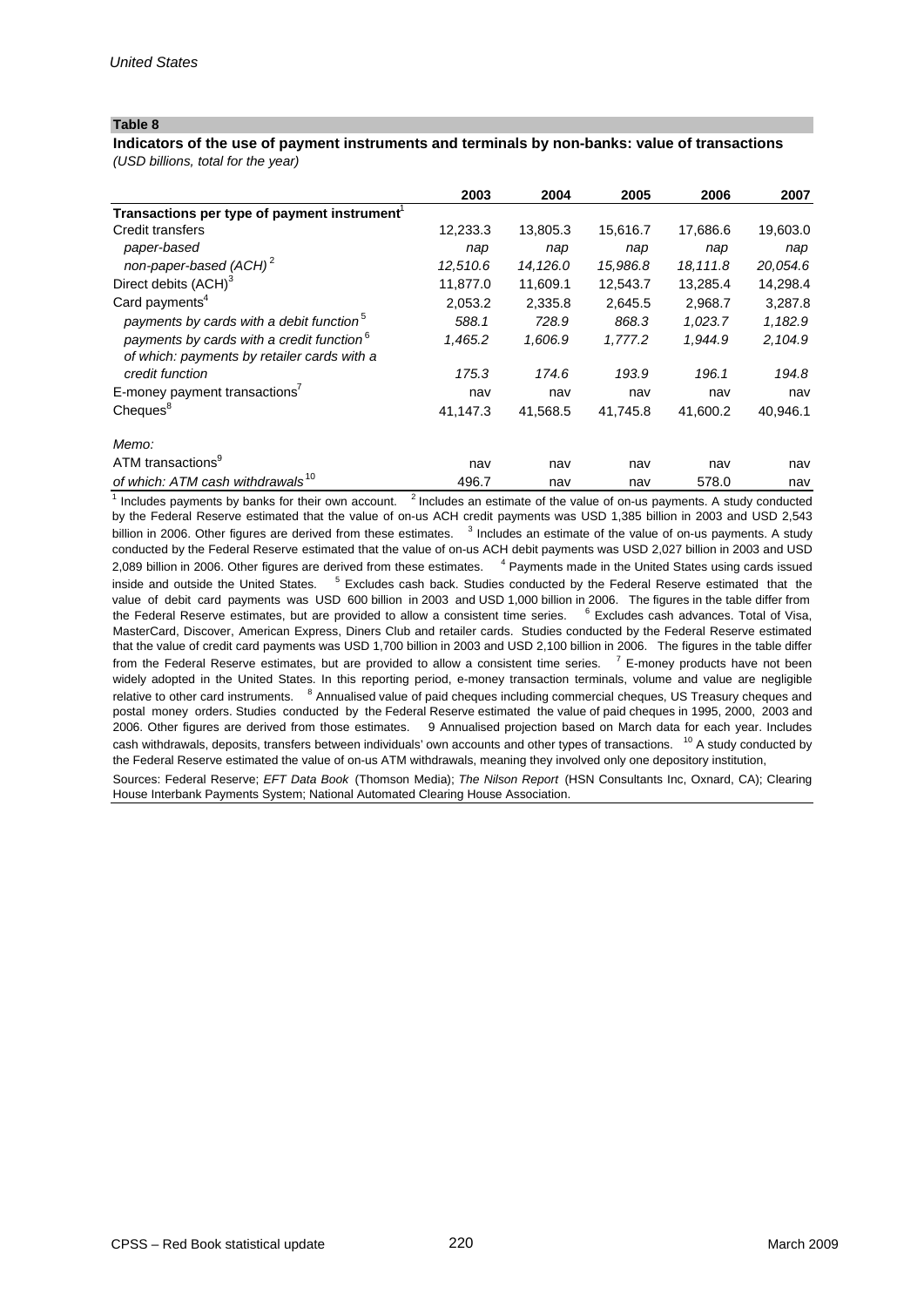# **Participation in selected interbank funds transfer systems**

*(end of year)*

|                             | 2003  | 2004  | 2005  | 2006  | 2007  |
|-----------------------------|-------|-------|-------|-------|-------|
| Large-value payment systems |       |       |       |       |       |
| <b>CHIPS</b>                |       |       |       |       |       |
| Number of participants      | 54    | 51    | 48    | 46    | 45    |
| <b>Fedwire</b>              |       |       |       |       |       |
| Number of participants      | 7.374 | 7.134 | 6,820 | 6,603 | 6,388 |

#### **Table 10**

### *(millions, total for the year)* **Payments processed by selected interbank funds transfer systems: volume of transactions**

|                                                                                     | 2003                 | 2004                 | 2005                 | 2006                 | 2007                 |
|-------------------------------------------------------------------------------------|----------------------|----------------------|----------------------|----------------------|----------------------|
| Large-value payment systems <sup>1</sup>                                            |                      |                      |                      |                      |                      |
| CHIPS <sup>2</sup>                                                                  | 64.5                 | 68.5                 | 71.5                 | 77.9                 | 87.3                 |
| Fedwire <sup>3</sup>                                                                | 123.3                | 125.1                | 132.4                | 133.6                | 134.7                |
| Cheque clearings $4$                                                                |                      |                      |                      |                      |                      |
| Private clearing houses and direct exchanges <sup>5</sup><br><b>Federal Reserve</b> | 12,780.9<br>16,271.0 | 13,153.5<br>14,325.0 | 13,351.7<br>12,620.0 | 12,992.1<br>11,476.0 | 12,479.7<br>10,379.0 |
| <b>Automated clearing houses (ACH)</b>                                              |                      |                      |                      |                      |                      |
| Private <sup>6</sup>                                                                | 1,777.8              | 2,597.4              | 3,612.8              | 4,726.7              | 5,910.3              |
| Debit transfers                                                                     | 797.9                | 1,286.1              | 1,891.2              | 2,694.9              | 3,634.6              |
| Credit transfers                                                                    | 979.9                | 1,311.3              | 1,721.7              | 2,031.8              | 2,275.8              |
| Federal Reserve <sup>7</sup>                                                        | 5,753.9              | 6,527.9              | 7,082.4              | 7,596.5              | 8,063.0              |
| Debit transfers                                                                     | 2,624.9              | 3,427.8              | 4,031.8              | 4,490.4              | 4,842.6              |
| Credit transfers                                                                    | 3,128.9              | 3,100.1              | 3,050.6              | 3,106.2              | 3,220.4              |
| Memo:                                                                               |                      |                      |                      |                      |                      |
| On-us cheques <sup>4</sup>                                                          | 8,238.6              | 7,454.5              | 6,732.3              | 6,052.9              | 5,389.2              |
| On-us ACH6, 8                                                                       | 1,269.0              | 1,628.0              | 1,972.2              | 2,322.4              | 2,657.1              |
| Debit transfers                                                                     | 773.5                | 1,038.6              | 1,269.5              | 1,495.5              | 1,763.5              |
| Credit transfers                                                                    | 495.5                | 589.4                | 702.7                | 826.9                | 893.5                |

transfers amounted to 863.8, 1007.3, 1,327.6, 1743.8 and 2439.3 million. 7 Number originated on Federal Reserve ACH. Includes transfers sent by the Federal Reserve to private ACH for transmission to the receiving depository institution. In 2003 through 2007, these transfers amounted to 567.8, 612.8, 896.6, 936.7 and 1,051.6 million.  $8$  A study conducted by the Federal Reserve estimated that the number of on-us ACH payments (processed by only one depository institution) was 1,261 million in 2003 and 2,314 million in 2006. Figures for other years are derived from these estimates.  $1$  Number of originations; data do not include non-value messages.  $2$  CHIPS, the Clearing House Interbank Payments System is owned by the Clearing House. <sup>3</sup> Fedwire is operated by the Federal Reserve. <sup>4</sup> Studies conducted by the Federal Reserve estimated the number of cheques paid in 1995, 2000, 2003 and 2006. The number of on-us cheques for those years was also estimated. Total paid cheques = Federal Reserve + private clearing houses and direct exchanges + on-us. Figures for other years are derived from those estimates. <sup>5</sup> Calculated as total cheque volume less Federal Reserve cheque clearings and estimated onus cheques. <sup>6</sup> Number originated using private automated clearing house (ACH) operators. Includes transfers sent by private ACH operators to the Federal Reserve for transmission to the receiving depository institution. In 2003 through 2007, these

Sources: Clearing House Interbank Payments System; Federal Reserve; National Automated Clearing House Association.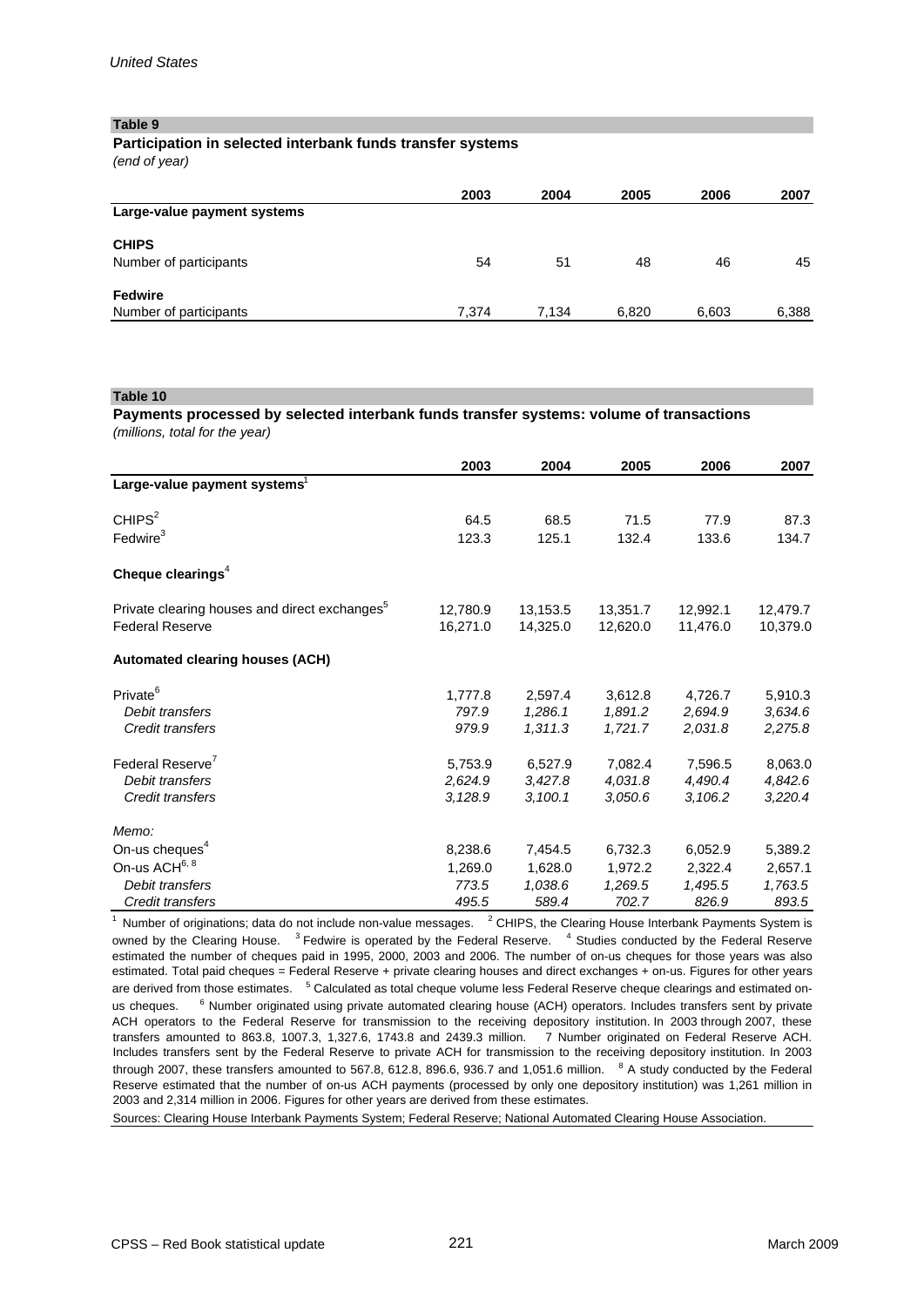# **Payments processed by selected interbank funds transfer systems: value of transactions**

*(USD billions, total for the year)*

|                                                           | 2003      | 2004      | 2005      | 2006      | 2007      |
|-----------------------------------------------------------|-----------|-----------|-----------|-----------|-----------|
| Large-value payment systems <sup>1</sup>                  |           |           |           |           |           |
| CHIPS <sup>2</sup>                                        | 326,560.6 | 345,793.3 | 349,870.7 | 394,567.3 | 485,624.1 |
| Fedwire <sup>3</sup>                                      | 447,341.7 | 478,946.9 | 518.546.7 | 572.645.8 | 670,665.1 |
| Cheque clearings <sup>4</sup>                             |           |           |           |           |           |
| Private clearing houses and direct exchanges <sup>5</sup> | 13,319.1  | 14,832.7  | 13,704.8  | 13,004.5  | 13,314.9  |
| <b>Federal Reserve</b>                                    | 15,768.9  | 14,594.4  | 15,965.2  | 16,740.0  | 16,186.4  |
| <b>Automated clearing houses (ACH)</b>                    |           |           |           |           |           |
| Private <sup>6</sup>                                      | 6,000.1   | 8,457.7   | 10,521.4  | 12,362.9  | 13,753.9  |
| Debit transfers                                           | 2,613.3   | 3,583.9   | 4,334.4   | 4.957.1   | 5,363.9   |
| Credit transfers                                          | 3,386.9   | 4,873.8   | 6,187.0   | 7,405.8   | 8,390.1   |
| Federal Reserve <sup>7</sup>                              | 14.696.7  | 13.313.9  | 13.511.3  | 13.976.4  | 15,064.5  |
| Debit transfers                                           | 7,235.8   | 6,088.6   | 6,170.5   | 6,238.7   | 6,686.6   |
| Credit transfers                                          | 7,460.9   | 7,225.3   | 7,340.8   | 7,737.7   | 8.377.9   |
| Memo:                                                     |           |           |           |           |           |
| On-us cheques <sup>4</sup>                                | 12,059.4  | 12,141.4  | 12.075.9  | 11,855.8  | 11,444.9  |
| On-us ACH <sup>6, 8</sup>                                 | 3,413.4   | 3.642.8   | 4,127.7   | 4,632.7   | 5,083.0   |
| Debit transfers                                           | 2,027.9   | 1,936.6   | 2,038.8   | 2,089.6   | 2,247.9   |
| Credit transfers                                          | 1,385.5   | 1,706.2   | 2,088.9   | 2,543.1   | 2,835.0   |

 $1$  Number of originations.  $2$  CHIPS, the Clearing House Interbank Payments System is owned by the Clearing House.  $3$  Fedwire is operated by the Federal Reserve. <sup>4</sup> Studies conducted by the Federal Reserve estimated the value of cheques paid in 2000, 2003 and 2006. The value of on-us cheques for those years was also estimated. Total paid cheques = Federal Reserve + private clearing houses and direct exchanges  $+$  on-us. Figures for other years are derived from those estimates.  $5$  Calculated as total cheque value less value of Federal Reserve cheque clearing and value of on-us cheques. <sup>6</sup> Value originated using private ACH operators. Includes transfers sent by private ACH to the Federal Reserve for transmission to the receiving depository institution. In 2003 through 2007, these transfers amounted to USD 2119.0, 2,202.3, 2,510.7, 2,695.9 and 3,278.6 billion.  $7$  Value originated on

Federal Reserve ACH. Includes transfers sent by the Federal Reserve to private ACH for transmission to the receiving depository institution. In 2003 through 2007, these transfers amounted to USD 1,965.2, 1,408.3, 1,675.9, 1,552.0 and 1,785 billion.  $8$  A study conducted by the Federal Reserve estimated that the value of on-us ACH payments (processed by only one depository institution) was USD 3,413 billion in 2003 and USD 4,632 billion in 2006. Figures for other years are derived from those estimates. Sources: Clearing House Interbank Payments System; Federal Reserve; National Automated Clearing House Association.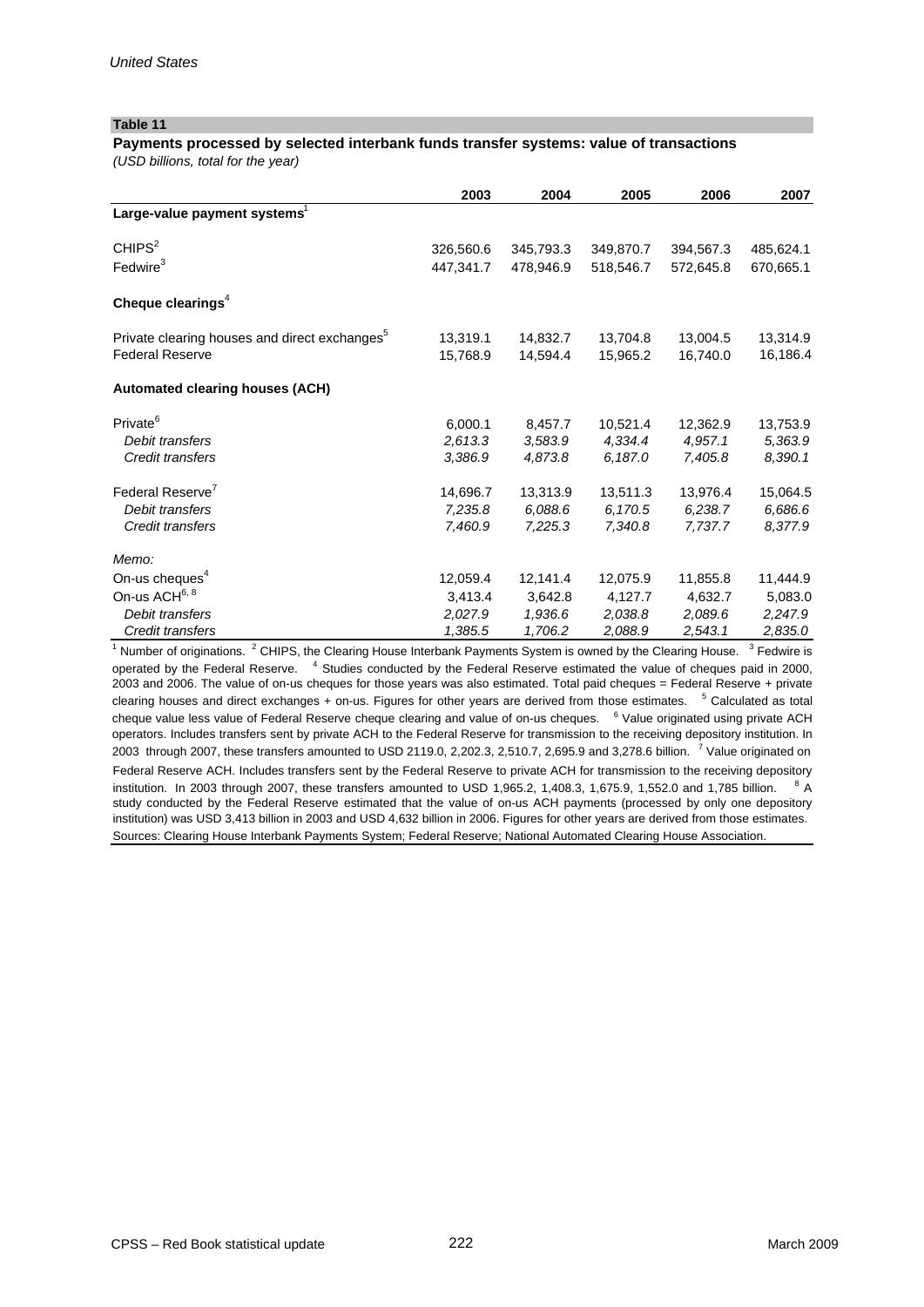# **Participation in SWIFT by domestic institutions**

*(end of year)*

|                   | 2003  | 2004  | 2005  | 2006  | 2007  |
|-------------------|-------|-------|-------|-------|-------|
| <b>Members</b>    | 114   | 113   | 107   | 114   | 112   |
| of which: live    | 113   | 111   | 105   | 113   | 112   |
| Sub-members       | 290   | 278   | 276   | 274   | 285   |
| of which: live    | 285   | 273   | 274   | 270   | 281   |
| Participants      | 193   | 198   | 218   | 227   | 239   |
| of which: live    | 183   | 190   | 209   | 216   | 220   |
| Total users       | 597   | 589   | 601   | 615   | 636   |
| of which: live    | 581   | 574   | 588   | 599   | 613   |
| Memo:             |       |       |       |       |       |
| Total SWIFT users | 7,654 | 7,813 | 8,049 | 8,105 | 8,332 |
| members           | 2,327 | 2,292 | 2,238 | 2,288 | 2,276 |
| sub-members       | 3.083 | 3.058 | 3,108 | 3,120 | 3,212 |
| participants      | 2,244 | 2,463 | 2,703 | 2,697 | 2,844 |
| Source: SWIFT.    |       |       |       |       |       |

# **Table 13**

# **SWIFT message flows to/from domestic users**

*(thousands, total for the year)*

|                                      | 2003      | 2004      | 2005      | 2006      | 2007      |
|--------------------------------------|-----------|-----------|-----------|-----------|-----------|
| Total messages sent                  | 331,729   | 383,097   | 405.637   | 470.334   | 594,068   |
| of which:                            |           |           |           |           |           |
| category I                           | 52.445    | 60.446    | 67.858    | 76.282    | 88,942    |
| category II                          | 24,882    | 27,149    | 28,445    | 31.329    | 37,194    |
| Total messages received<br>of which: | 366,198   | 427,163   | 454.395   | 525.504   | 674,494   |
| category I                           | 53,781    | 62,004    | 67,379    | 74,714    | 87,141    |
| category II                          | 63.455    | 66.631    | 66.757    | 66.729    | 73.595    |
| Domestic traffic                     | 115,980   | 145,033   | 141,529   | 171,157   | 239,057   |
| Memo:                                |           |           |           |           |           |
| <b>Global SWIFT traffic</b>          | 2,047,564 | 2,299,074 | 2,518,285 | 2,864,537 | 3,501,163 |
| Source: SWIFT.                       |           |           |           |           |           |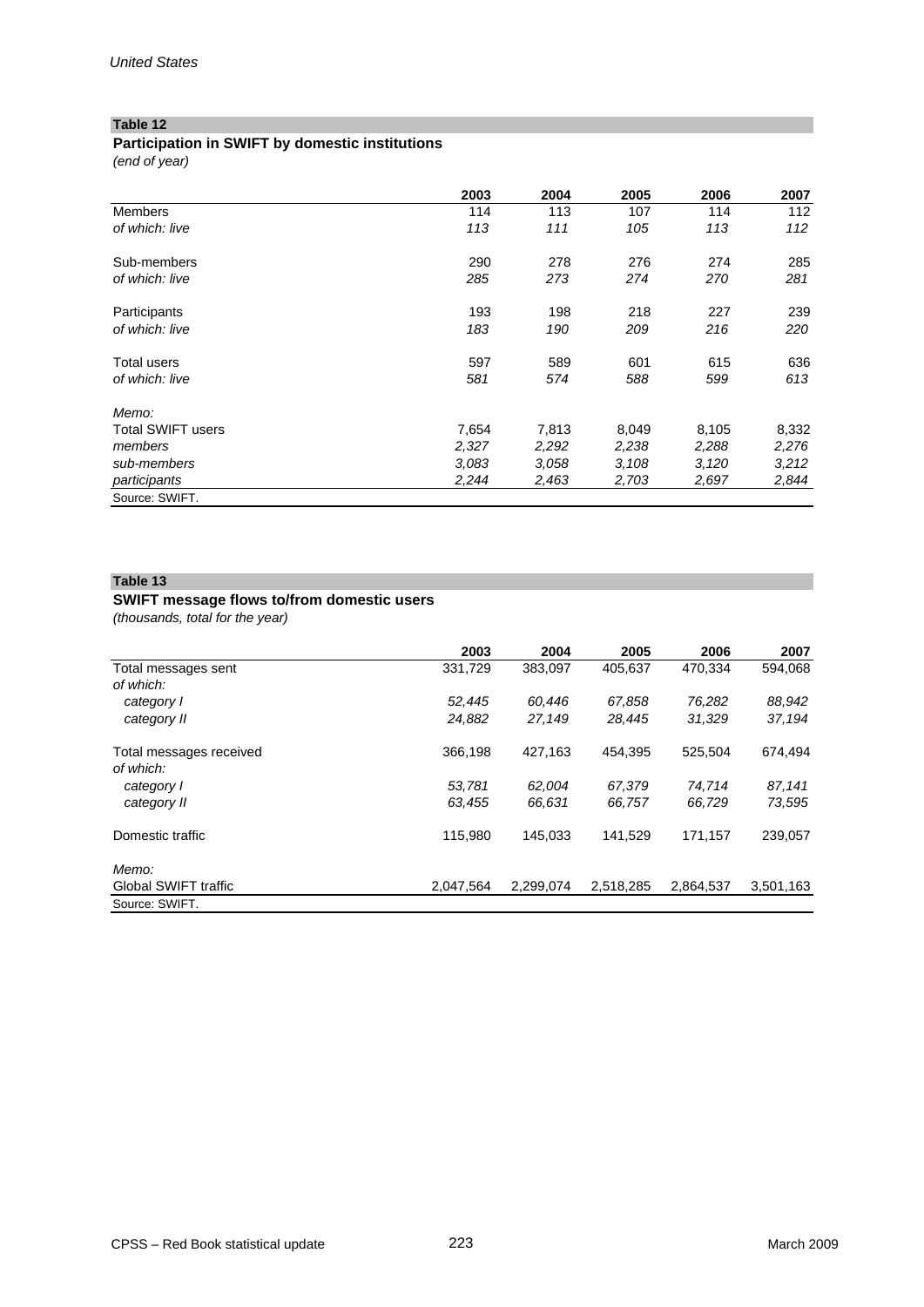# **Number of participants in exchanges and trading systems**

*(end of year)*

|                                           | 2003  | 2004  | 2005  | 2006  | 2007 |
|-------------------------------------------|-------|-------|-------|-------|------|
| New York Stock Exchange <sup>1</sup>      |       |       |       |       |      |
| Total number of participants <sup>2</sup> | 1,366 | 1.366 | 1.366 | 1.274 | 685  |
| <b>Nasdag</b>                             |       |       |       |       |      |
| Total number of participants              | nav   | nav   | nav   | nav   | nav  |
| <b>American Stock Exchange</b>            |       |       |       |       |      |
| Total number of participants              | nav   | nav   | nav   | nav   | nav  |

 $<sup>1</sup>$  In March 2006, the privately held NYSE merged with Archipelago Holdings, Inc. to form the publicly traded NYSE Group, Inc.</sup> (consisting of NYSE and NYSE Arca). In April 2007, NYSE Group, Inc. merged with Euronext to become NYSE Euronext, Inc. <sup>2</sup> In preparation for the merger, member seat sales ended in 2005 and were replaced by the sale of annual trading licences. The 2006 figure is equal to the number of initial licences in place at the completion of the merger. The number of active licences has declined since that time.

Source: NYSE Group, Inc.

#### **Table 15**

#### **Number of listed securities**<sup>1</sup>

*(end of year)*

| tena or year)                        |       |       |       |       |       |
|--------------------------------------|-------|-------|-------|-------|-------|
|                                      | 2003  | 2004  | 2005  | 2006  | 2007  |
| New York Stock Exchange <sup>2</sup> |       |       |       |       |       |
| Total number of listed securities    | 4,211 | 4,065 | 4,017 | nav   | nav   |
| debt securities                      | 1,273 | 1,059 | 971   | 850   | nav   |
| short-term paper                     | nav   | nav   | nav   | nav   | nav   |
| bonds                                | nav   | nav   | nav   | nav   | nav   |
| $\theta$ equity <sup>2</sup>         | 2,938 | 3,006 | 3.046 | nav   | nav   |
| Nasda $q^3$                          |       |       |       |       |       |
| Total number of listed securities    | 3,583 | 3,498 | 3,409 | 3,388 | 3,310 |
| debt securities                      | nap   | nap   | nap   | nap   | nap   |
| equity                               | nav   | nav   | nav   | nav   | nav   |
| other                                | nav   | nav   | nav   | nav   | nav   |
| <b>American Stock Exchange</b>       |       |       |       |       |       |
| Total number of listed securities    | 1,193 | 1,273 | 1,334 | 1,433 | 1,697 |
| debt securities                      | nap   | nap   | nap   | nap   | nap   |
| equity                               | nav   | nav   | nav   | nav   | nav   |
| other                                | nav   | nav   | nav   | nav   | nav   |

<sup>1</sup> The primary securities exchanges in the United States are the New York Stock Exchange, the Nasdaq Stock Market (Nasdaq), the American Stock Exchange, the Boston Stock Exchange, the Chicago Stock Exchange, the Pacific Stock Exchange and the Philadelphia Stock Exchange. <sup>2</sup> The New York Stock Exchange is part of a newly formed public company that does not report total number of stocks issued. In 2003 through 2007, the number of issuers amounted to 2,591, 2,642, 2,707, 2,764 and 2,805. <sup>3</sup> Over-the-counter market.

Sources: NYSE Group, Inc; The Nasdaq Stock Market, Inc; American Stock Exchange, Inc.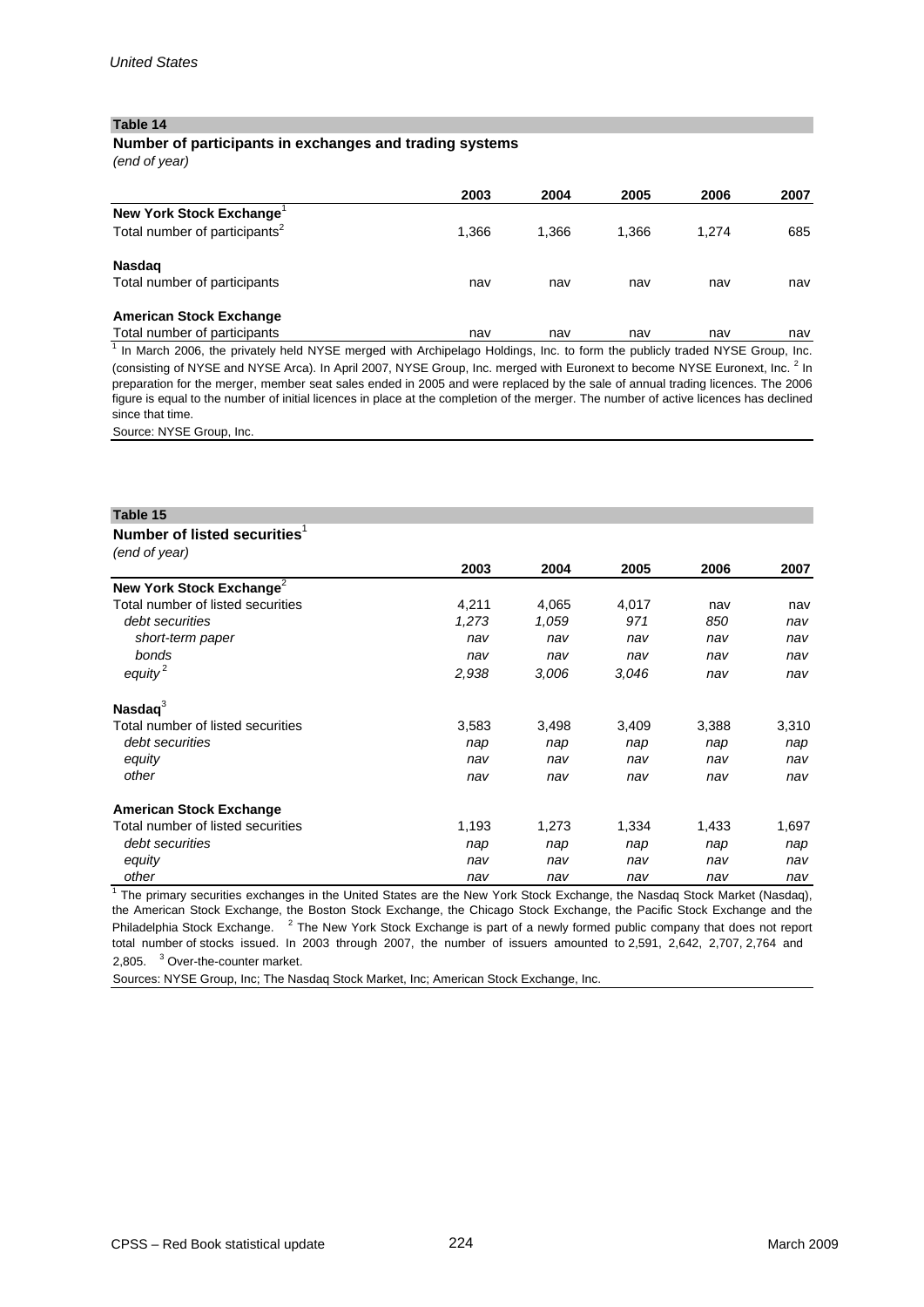# **Market capitalisation of listed companies**

*(USD billions, end of year)*

|                                    | 2003     | 2004     | 2005     | 2006     | 2007     |
|------------------------------------|----------|----------|----------|----------|----------|
| <b>New York Stock Exchange</b>     |          |          |          |          |          |
| Total market capitalisation/equity | 11.329.0 | 12.707.6 | 13.310.6 | 15.421.2 | 15,650.8 |
| <b>Nasdag</b>                      |          |          |          |          |          |
| Total market capitalisation/equity | 2.844.2  | 3.532.9  | 3.604.0  | 3.865.0  | 4,013.7  |
|                                    |          |          |          |          |          |
| <b>American Stock Exchange</b>     |          |          |          |          |          |
| Total market capitalisation/equity | 176.2    | 191.0    | 229.3    | 282.8    | 257.8    |
| Source: Federal Reserve.           |          |          |          |          |          |

# **Table 17**

**Number of executed trades**

*(thousands, total for the year)* 

|                                                                                                                      | 2003    | 2004    | 2005    | 2006      | 2007      |
|----------------------------------------------------------------------------------------------------------------------|---------|---------|---------|-----------|-----------|
| New York Stock Exchange <sup>1</sup>                                                                                 |         |         |         |           |           |
| Total number of executed securities trades                                                                           | 722,852 | 728,141 | 918,902 | 1,271,419 | 2,332,984 |
| debt securities                                                                                                      | 99      | 49      | 32      | 13        | 3         |
| short-term paper                                                                                                     | nav     | nav     | nav     | nav       | nav       |
| bonds                                                                                                                | nav     | nav     | nav     | nav       | nav       |
| equity                                                                                                               | 722,753 | 728,093 | 918,870 | 1,271,406 | 2,332,981 |
| Total number of executed derivatives trades                                                                          | nav     | nav     | nav     | nav       | nav       |
| <b>Nasdag</b>                                                                                                        |         |         |         |           |           |
| Total number of executed securities trades                                                                           | 400,975 | 345,864 | 449,427 | 902,327   | 1,646,399 |
| debt securities                                                                                                      | nap     | nap     | nap     | nap       | nap       |
| equity                                                                                                               | nav     | nav     | nav     | nav       | nav       |
| other                                                                                                                | nav     | nav     | nav     | nav       | nav       |
| Total number of executed derivatives trades                                                                          | nav     | nav     | nav     | nav       | nav       |
| <b>American Stock Exchange</b>                                                                                       |         |         |         |           |           |
| Total number of executed securities trades                                                                           | nav     | nav     | nav     | nav       | nav       |
| Total number of executed derivatives trades                                                                          | nav     | nav     | nav     | nav       | nav       |
| Beginning in 2004, figures include NYSE Group (NYSE and NYSE Arca) trades. Earlier figures include NYSE trades only. |         |         |         |           |           |
| Sources: NYSE Group, Inc; The Nasdag Stock Market, Inc.                                                              |         |         |         |           |           |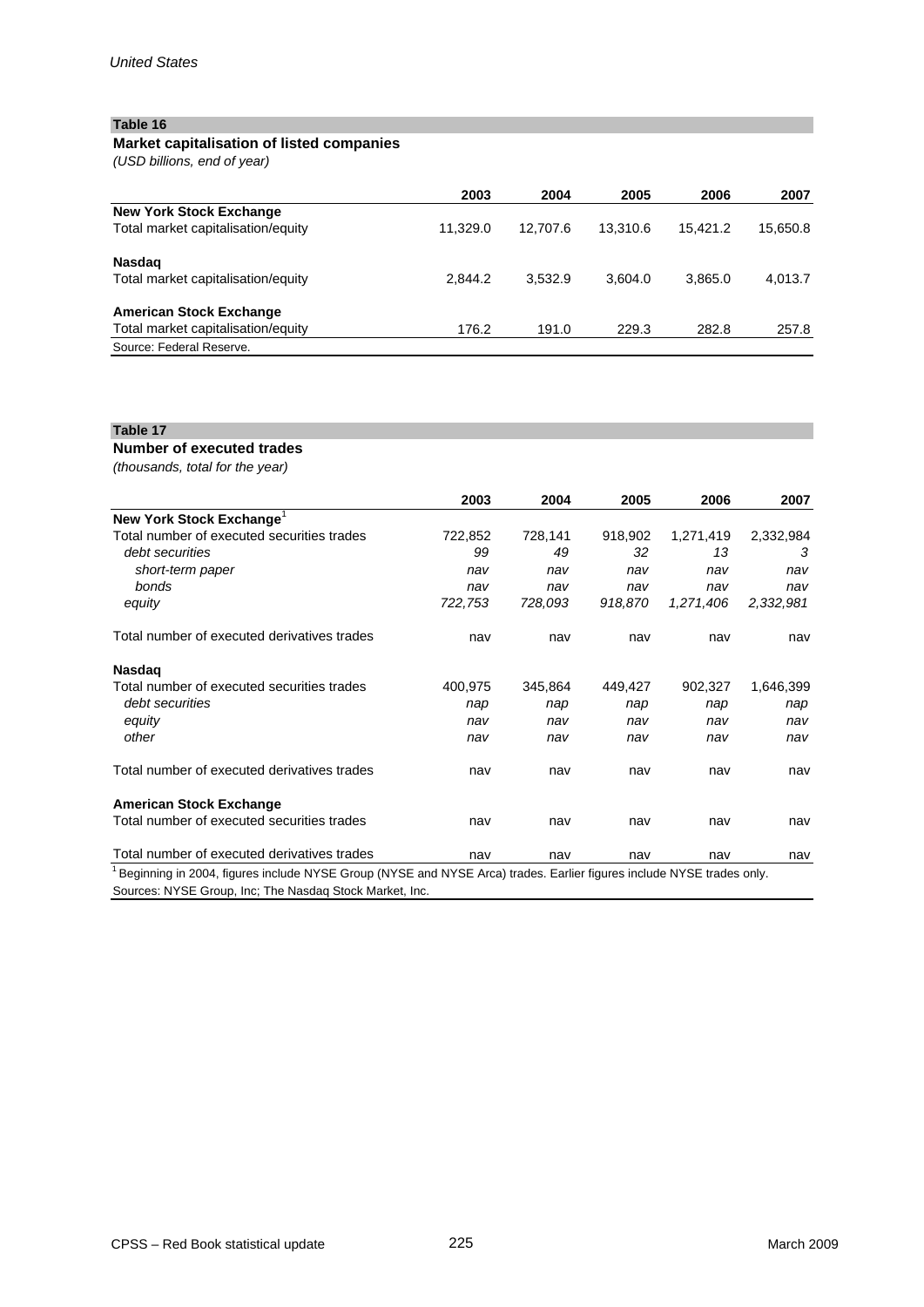# **Value of executed trades**

*(USD billions, total for the year)*

|                                                                                                                                                       | 2003    | 2004     | 2005     | 2006     | 2007     |
|-------------------------------------------------------------------------------------------------------------------------------------------------------|---------|----------|----------|----------|----------|
| New York Stock Exchange <sup>1</sup>                                                                                                                  |         |          |          |          |          |
| Total value of executed securities trades                                                                                                             | 9,694.8 | 14,403.3 | 17,858.8 | 21,789.8 | 29,909.0 |
| debt securities <sup>2</sup>                                                                                                                          | 2.502   | 1.291    | 0.956    | 0.418    | 0.090    |
| short-term paper                                                                                                                                      | nav     | nav      | nav      | nav      | nav      |
| bonds                                                                                                                                                 | nav     | nav      | nav      | nav      | nav      |
| equity                                                                                                                                                | 9.692.3 | 14,402.0 | 17,857.8 | 21,789.4 | 29,908.9 |
| Total value of executed derivatives trades                                                                                                            | nav     | nav      | nav      | nav      | nav      |
| <b>Nasdag</b>                                                                                                                                         |         |          |          |          |          |
| Total value of executed securities trades                                                                                                             | 4,542.6 | 4,267.5  | 5,308.4  | 8,696.9  | 15,318.6 |
| debt securities                                                                                                                                       | nap     | nap      | nap      | nap      | nap      |
| equity                                                                                                                                                | nav     | nav      | nav      | nav      | nav      |
| other                                                                                                                                                 | nav     | nav      | nav      | nav      | nav      |
| Total value of executed derivatives trades                                                                                                            | nav     | nav      | nav      | nav      | nav      |
| <b>American Stock Exchange</b>                                                                                                                        |         |          |          |          |          |
| Total value of executed securities trades                                                                                                             | nav     | nav      | nav      | nav      | nav      |
| Total value of executed derivatives trades                                                                                                            | nav     | nav      | nav      | nav      | nav      |
| Beginning in 2004, figures include NYSE Group (NYSE and NYSE Arca) trades. Earlier figures include NYSE trades only.<br>(face) value of bonds traded. |         |          |          |          | $2$ Par  |

Sources: NYSE Group, Inc; The Nasdaq Stock Market, Inc.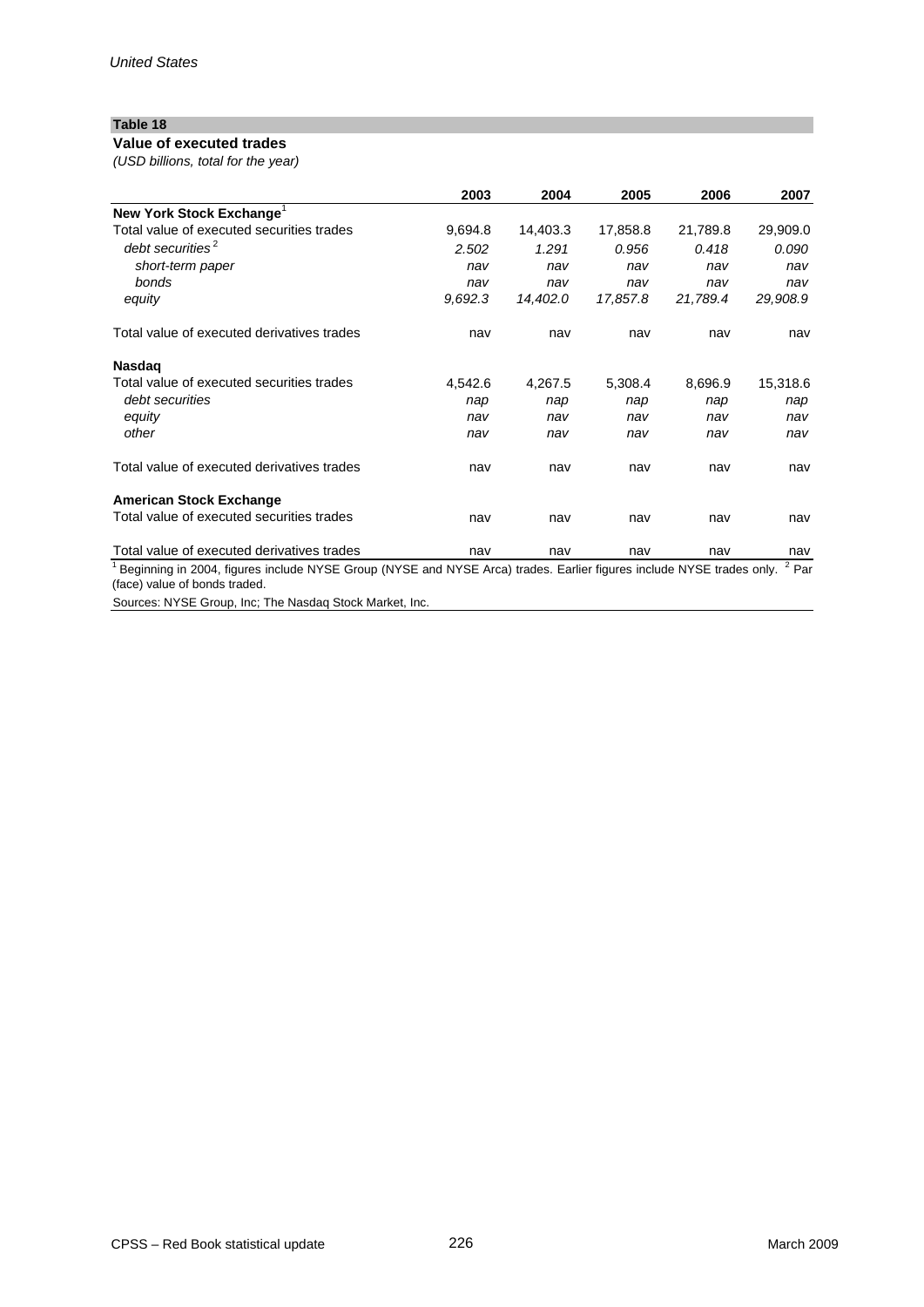# **Number of clearing members**

*(end of year)*

|                                                           | 2003 | 2004 | 2005 | 2006 | 2007       |
|-----------------------------------------------------------|------|------|------|------|------------|
| National Securities Clearing Corporation <sup>1</sup>     |      |      |      |      |            |
| Total number of clearing members                          | nav  | nav  | nav  | 234  | 226        |
| banks                                                     | nav  | nav  | nav  | 11   | 12         |
| other                                                     | nav  | nav  | nav  | 223  | 214        |
| Number of domestic clearing members                       | nav  | nav  | nav  | 231  | 223        |
| banks                                                     | nav  | nav  | nav  | 11   | 12         |
| other                                                     | nav  | nav  | nav  | 220  | 211        |
| Number of foreign clearing members                        | nav  | nav  | nav  | 3    | 3          |
| central bank                                              | nav  | nav  | nav  | 0    | ${\cal O}$ |
| central counterparties (CCPs)                             | nav  | nav  | nav  | 0    | ${\cal O}$ |
| banks                                                     | nav  | nav  | nav  | 0    | ${\cal O}$ |
| other                                                     | nav  | nav  | nav  | 3    | 3          |
| Fixed Income Securities Clearing Corporation <sup>1</sup> |      |      |      |      |            |
| Total number of clearing members                          | nav  | nav  | nav  | 198  | 193        |
| banks                                                     | nav  | nav  | nav  | 30   | 39         |
| other                                                     | nav  | nav  | nav  | 168  | 154        |
| Number of domestic clearing members                       | nav  | nav  | nav  | 173  | 173        |
| banks                                                     | nav  | nav  | nav  | 25   | 31         |
| other                                                     | nav  | nav  | nav  | 148  | 142        |
| Number of foreign clearing members                        | nav  | nav  | nav  | 25   | 20         |
| banks                                                     | nav  | nav  | nav  | 11   | 8          |
| other                                                     | nav  | nav  | nav  | 14   | 12         |
| a) Government Securities Division                         |      |      |      |      |            |
| Total number of clearing members                          | nav  | nav  | nav  | 106  | 103        |
| banks                                                     | nav  | nav  | nav  | 17   | 20         |
| other                                                     | nav  | nav  | nav  | 89   | 83         |
| Number of domestic clearing members                       | nav  | nav  | nav  | 91   | 92         |
| banks                                                     | nav  | nav  | nav  | 12   | 12         |
| other                                                     | nav  | nav  | nav  | 79   | 80         |
| Number of foreign clearing members                        | nav  | nav  | nav  | 15   | 11         |
| banks                                                     | nav  | nav  | nav  | 11   | 8          |
| other                                                     | nav  | nav  | nav  | 4    | 3          |
| b) Mortgage-Backed Securities Division                    |      |      |      |      |            |
| Total number of clearing members                          | nav  | nav  | nav  | 92   | 90         |
| banks                                                     | nav  | nav  | nav  | 13   | 19         |
| other                                                     | nav  | nav  | nav  | 79   | 71         |
| Number of domestic clearing members                       | nav  | nav  | nav  | 82   | 81         |
| banks                                                     | nav  | nav  | nav  | 13   | 19         |
| other                                                     | nav  | nav  | nav  | 69   | 62         |
| Number of foreign clearing members                        | nav  | nav  | nav  | 10   | 9          |
| central bank                                              | nav  | nav  | nav  | 0    | 0          |
| central counterparties (CCPs)                             | nav  | nav  | nav  | 0    | 0          |
| banks                                                     | nav  | nav  | nav  | 0    | 0          |
| other                                                     | nav  | nav  | nav  | 10   | 9          |

Source: Depository Trust & Clearing Corporation.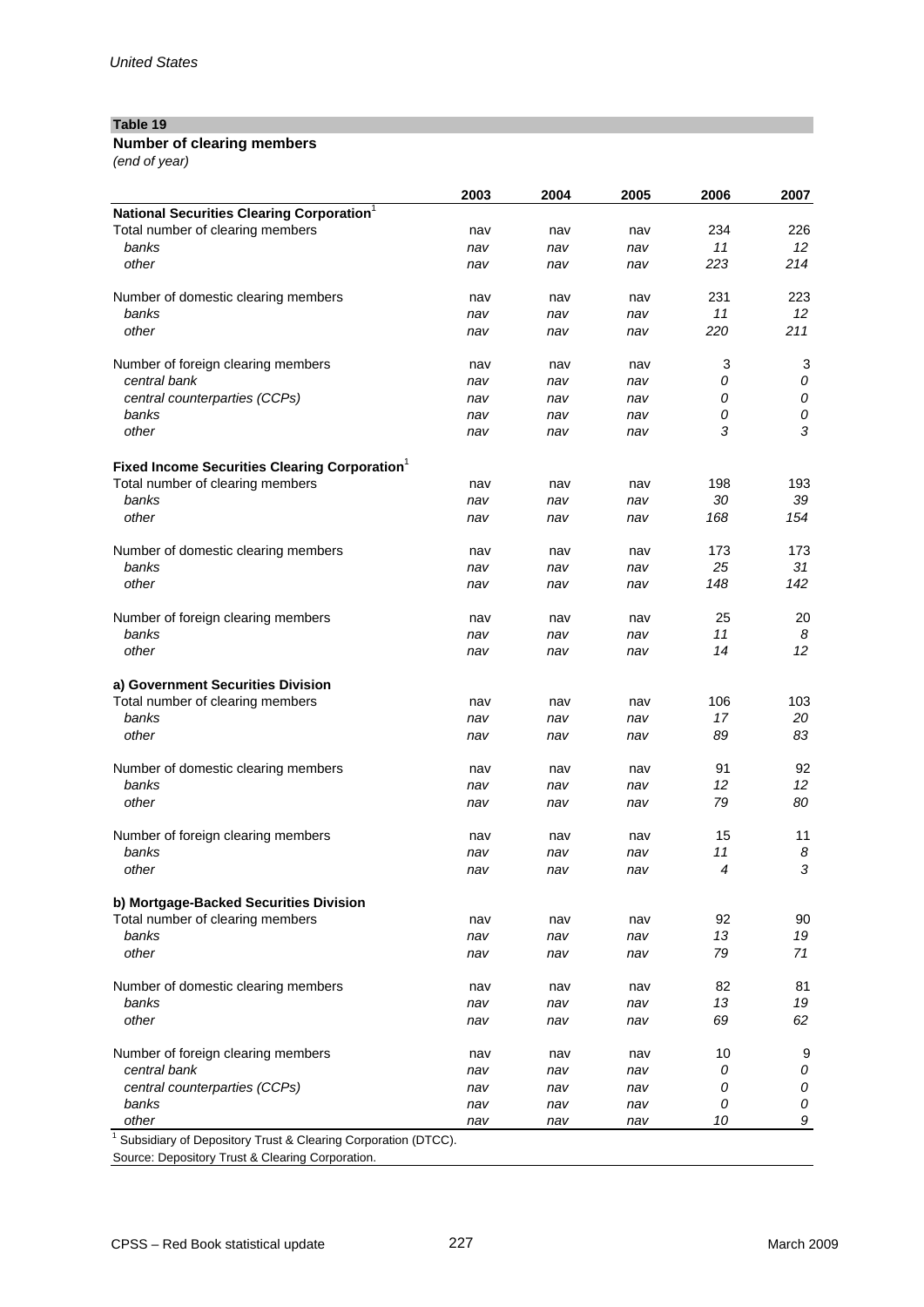### **Number of contracts and transactions cleared**

*(millions, total for the year)* 

|                                                                                                                                       | 2003    | 2004    | 2005    | 2006    | 2007     |
|---------------------------------------------------------------------------------------------------------------------------------------|---------|---------|---------|---------|----------|
| National Securities Clearing Corporation <sup>1, 2</sup><br>Total number of contracts and transactions                                |         |         |         |         |          |
| cleared                                                                                                                               | 4,760.0 | 5,800.0 | 6,600.0 | 8,532.0 | 13,537.0 |
| <b>Fixed Income Clearing Corporation</b><br>Total number of contracts and transactions                                                |         |         |         |         |          |
| cleared                                                                                                                               | 21.6    | 25.0    | 27.2    | 26.6    | 32.5     |
| a) Government Securities Division <sup>3</sup><br>Total number of contracts and transactions                                          |         |         |         |         |          |
| cleared                                                                                                                               | 23.5    | 25.5    | 24.9    | 24.9    | 30.4     |
| b) Mortgage-Backed Securities Division                                                                                                |         |         |         |         |          |
| Total number of contracts and transactions                                                                                            |         |         |         |         |          |
| cleared<br>10 L. P. G. (1700 $\overline{2}$ L. L. L. G. B. G. L. L. L. L. L. L. L. L. L. L. D. L. L. D. L. L. L. L. L. L. L. L. L. L. | 1.6     | 1.5     | 1.7     | 1.7     | 2.1      |

Subsidiary of DTCC. <sup>2</sup> Includes equities, corporate and municipal debt, American Depository Receipts, exchange-traded funds, unit investment trusts, mutual funds, insurance products and other securities. <sup>3</sup> Includes Treasury bills, bonds, notes, zerocoupon securities, government agency securities and inflation-indexed securities.

Source: Depository Trust & Clearing Corporation.

### **Table 21**

# **Value of contracts and transactions cleared**

*(USD billions, total for the year)*

|                                                          | 2003    | 2004    | 2005    | 2006    | 2007      |
|----------------------------------------------------------|---------|---------|---------|---------|-----------|
| National Securities Clearing Corporation <sup>1, 2</sup> |         |         |         |         |           |
| Total value of contracts and transactions cleared        | 81.200  | 100,400 | 130.700 | 174.900 | 283,200   |
| Fixed Income Clearing Corporation <sup>1</sup>           |         |         |         |         |           |
| Total value of contracts and transactions cleared        | 597.100 | 778,500 | 949.900 | 940.200 | 1,101,000 |
| a) Government Securities Division <sup>3</sup>           |         |         |         |         |           |
| Total value of contracts and transactions cleared        | 529.100 | 709.800 | 874.300 | 864.100 | 1.006.100 |
| b) Mortgage-Backed Securities Division                   |         |         |         |         |           |
| Total value of contracts and transactions cleared        | 68,000  | 68.700  | 75,600  | 76,100  | 94.900    |

<sup>1</sup> Subsidiary of DTCC. <sup>2</sup> Includes equities, corporate and municipal debt, American Depository Receipts, exchange-traded funds, unit investment trusts, mutual funds, insurance products and other securities. <sup>3</sup> Includes Treasury bills, bonds, notes, zero-coupon securities, government agency securities and inflation-indexed securities.

Source: Depository Trust & Clearing Corporation.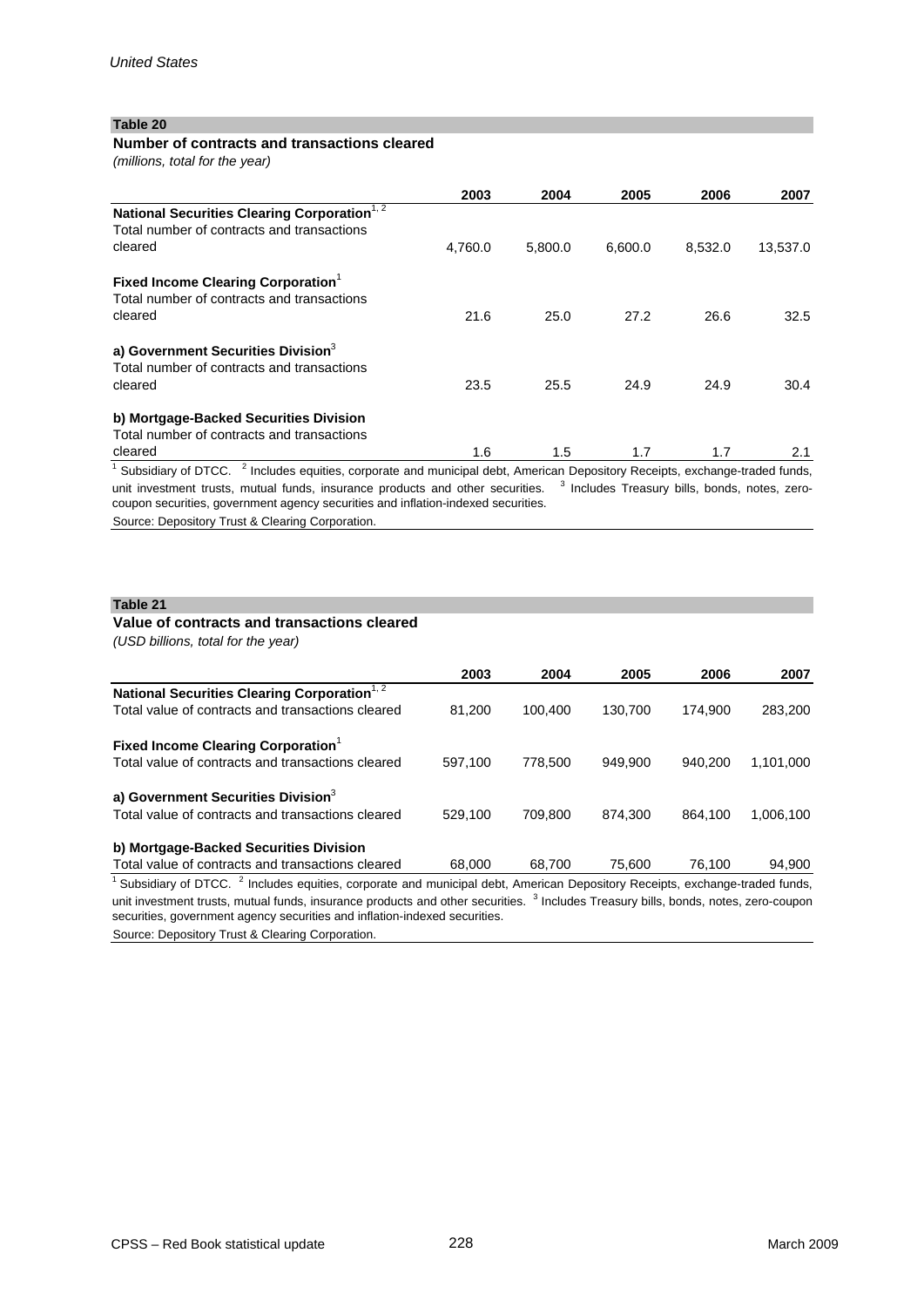### **Number of direct participants in CSDs**

*(end of year)*

|                                             | 2003  | 2004  | 2005  | 2006  | 2007  |
|---------------------------------------------|-------|-------|-------|-------|-------|
| Depository Trust Company <sup>1</sup>       |       |       |       |       |       |
| Total number of participants                | 436   | 362   | 334   | 369   | 467   |
| central bank                                | nav   | nav   | nav   |       |       |
| central securities depositories             | nav   | nav   | 9     | 10    | 10    |
| banks                                       | nav   | nav   | 91    | 98    | 102   |
| other                                       | nav   | nav   | nav   | 260   | 354   |
| Number of domestic participants             | nav   | nav   | nav   | 357   | 368   |
| central bank                                | nav   | nav   | nav   |       |       |
| banks                                       | nav   | nav   | nav   | 98    | 102   |
| other                                       | nav   | nav   | nav   | 258   | 265   |
| Number of foreign participants <sup>2</sup> | nav   | nav   | nav   | 12    | 15    |
| central securities depositories             | nav   | nav   | nav   | 10    | 13    |
| banks                                       | nav   | nav   | nav   |       |       |
| other                                       | nav   | nav   | nav   | 2     | 2     |
| Federal Reserve <sup>3</sup>                |       |       |       |       |       |
| Total number of participants                | 1,667 | 1,547 | 1,319 | 1,207 | 1,140 |

<sup>1</sup> Subsidiary of Depository Trust & Clearning Corporation (DTCC). <sup>2</sup> Numbers do not add because one participant is both a bank and a central securities depository. <sup>3</sup> Number of depository institutions that used the Federal Reserve's Fedwire Securities Service in the respective years. Other Fedwire participants not included in this calculation are: the US Treasury and any entity specifically authorised by federal statute to use the Reserve Banks as fiscal agents or depositories; entities designated by the Secretary of the Treasury; foreign central banks, foreign monetary authorities, foreign governments and certain international organisations.

Sources: Depository Trust & Clearing Corporation; Federal Reserve.

### **Table 23**

# **Number of securities held on accounts at CSDs**

*(thousands, end of year)* 

| 2003  | 2004  | 2005  | 2006  | 2007  |
|-------|-------|-------|-------|-------|
|       |       |       |       |       |
| 2,300 | 2,500 | 2.600 | 2.800 | 3,500 |
| nav   | nav   | nav   | nav   | nav   |
| nav   | nav   | nav   | nav   | nav   |
| nav   | nav   | nav   | nav   | nav   |
|       |       |       |       |       |
| 1.125 | 1.118 | 1.117 | 1.128 | 1,140 |
| 1.125 | 1.118 | 1.117 | 1.128 | 1,140 |
| nav   | nav   | nav   | nav   | nav   |
| nav   | nav   | nav   | nav   | nav   |
|       |       |       |       |       |

 US Treasury and agency securities held in custody at the Federal Reserve's Fedwire Securities Service. Sources: Depository Trust & Clearing Corporation; Federal Reserve.